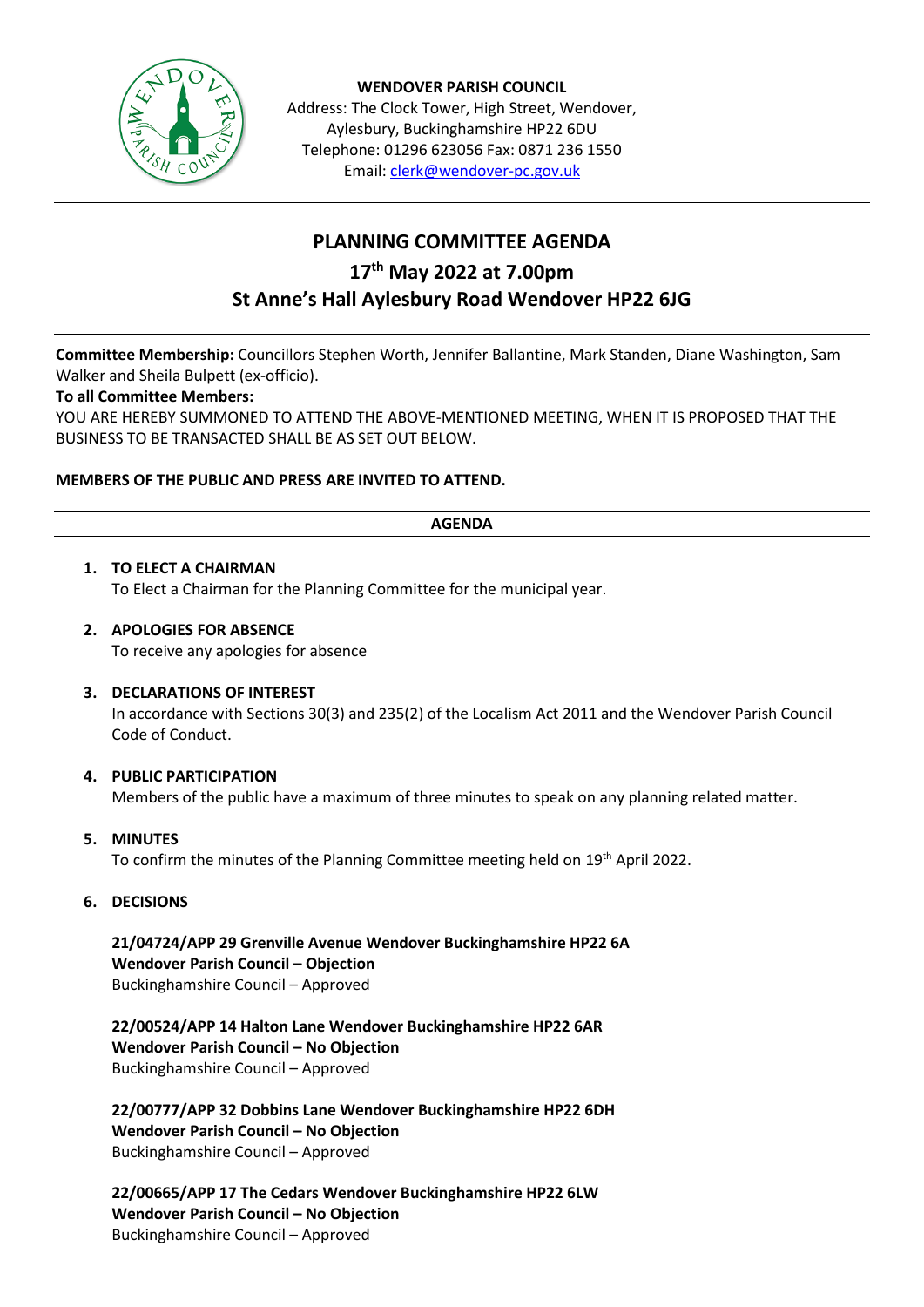**22/00620/APP 6 Dobbins Lane Wendover Buckinghamshire HP22 6BP Wendover Parish Council – No Objection** Buckinghamshire Council – Approved

**22/00726/APP Peyrelevade Hale Lane Wendover Buckinghamshire HP22 6QP Wendover Parish Council – No Objection** Buckinghamshire Council – Withdrawn/Not Proceeded With

**21/04122/APP Land To The North West Of Tring Road Wendover HP22 5PN Wendover Parish Council – No Objection** Buckinghamshire Council – Approved

**22/00466/APP John Colet School Wharf Road Wendover Buckinghamshire HP22 6HF Wendover Parish Council – No Objection** Buckinghamshire Council – Approved

**22/00887/APP 161 Tring Road Wendover Buckinghamshire HP22 6NZ Wendover Parish Council – No Objection** Buckinghamshire Council – Approved

#### **7. PLANNING APPLICATIONS**

**22/01212/APP 36 Carrington Crescent Wendover Buckinghamshire HP22 6AW** Householder application for demolition of garage and conservatory, part single, part two storey side and rear extension and single storey front extension.

**22/01318/APP 4 Carrington Crescent Wendover Buckinghamshire HP22 6AW** Householder application for single storey front and rear extensions.

**22/01263/APP 78 Longcroft Avenue Wendover Buckinghamshire HP22 5PT**

Householder application for single storey side and front extension.

**22/01357/APP 27 Nightingale Road Wendover Buckinghamshire HP22 6JX**

Householder application for removal of cladding and render front and rear elevation.

**21/04835/APP The Village Gate PH 225 Aylesbury Road Wendover Buckinghamshire HP22 6BA** Erection of two buildings comprising seven dwellings (C3) following demolition of existing public house (Sui Generis) utilising existing accesses off Aylesbury Road, with associated hard and soft landscaping and parking.

#### **22/01456/APP 3 Coombe Avenue Wendover Buckinghamshire HP22 6BX**

Householder application for Part two storey, part single storey rear extension.

# **8. CLERK'S REPORT INCLUDING HISTORY AND CORRESPONDENCE**

To receive any updates from the Clerk.

#### **9. PAYMENTS TO CONSIDER**

To consider the list of payments and sign cheques.

**10. HS2**

To receive any updates.

#### **11. DEVELOPMENT MANAGEMENT MEETINGS AND STRATEGIC PLANNING MEETINGS**

The next Central Buckinghamshire Area Planning Committee Development Control meeting is due to be held on 18th May 2022 at 4.00p.m. Information on the Interim Aylesbury Vale Area DMC is available at: <https://buckinghamshire.moderngov.co.uk/ieListMeetings.aspx?CId=361&Year=0> The next Strategic Sites Committee Meeting will be 18<sup>th</sup> May 2022 at 4:00pm.